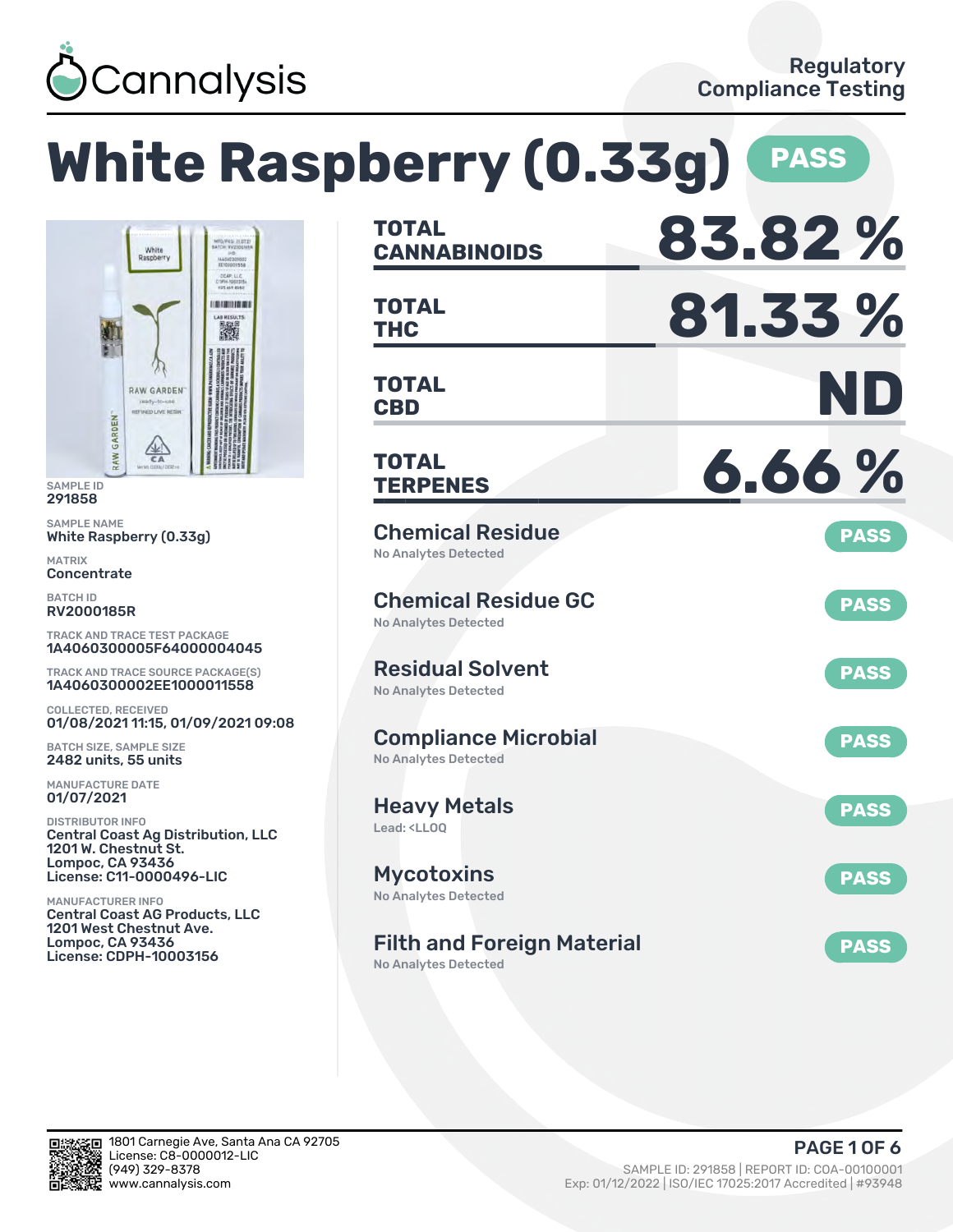

# CANNABINOID ANALYSIS

Total THC,CBD value(s) have been decarboxylated.

| TOTAL THC:          | 813.3 mg/g (81.33 %), 268.39 mg per package |
|---------------------|---------------------------------------------|
| TOTAL CBD:          | ND.                                         |
| TOTAL CANNABINOIDS: | 838.2 mg/g (83.82 %)                        |

UNIT OF MEASUREMENT: Milligrams per Gram(mg/g)

| <b>ANALYTE</b>         | <b>RESULT</b>         | <b>LOD</b> | <b>LLOO</b> | <b>ANALYTE</b>   | <b>RESULT</b>        | LOD    | LL <sub>00</sub> |
|------------------------|-----------------------|------------|-------------|------------------|----------------------|--------|------------------|
| THCa                   | ND                    | 0.2000     | 0.4000      | CBD <sub>v</sub> | <b>ND</b>            | 0.2000 | 0.4000           |
| D9THC                  | 813.3 mg/g (81.33 %)  | 0.2000     | 0.4000      | CBGa             | <b>ND</b>            | 0.2000 | 0.4000           |
| D8THC                  | ND                    | 0.2000     | 0.4000      | <b>CBG</b>       | 21.02 mg/g (2.102 %) | 0.2000 | 0.4000           |
| <b>THC<sub>V</sub></b> | 3.858 mg/g (0.3858 %) | 0.2000     | 0.4000      | <b>CBN</b>       | <b>ND</b>            | 0.2000 | 0.4000           |
| CBDa                   | ND                    | 0.2000     | 0.4000      | CBC              | <b>ND</b>            | 0.2000 | 0.4000           |
| CBD                    | <b>ND</b>             | 0.2000     | 0.4000      |                  |                      |        |                  |
|                        |                       |            |             |                  |                      |        |                  |

#### ADDITIONAL INFORMATION

| Method:              | SOP-TECH-001 | Sample Prepped: 01/11/2021 10:52  | Sample Approved: 01/12/2021 12:32  |  |
|----------------------|--------------|-----------------------------------|------------------------------------|--|
| Instrument: UPLC-DAD |              | Sample Analyzed: 01/11/2021 10:52 | Prep-Analytical Batch: 25431-19912 |  |



## **(V)** TERPENE ANALYSIS

| <b>TOTAL TERPENES:</b>                                                           |                                                    | 66.66 mg/g (6.666 %) |                  |
|----------------------------------------------------------------------------------|----------------------------------------------------|----------------------|------------------|
| <b>UNIT OF MEASUREMENT:</b>                                                      | Milligrams per Gram(mg/g)                          |                      |                  |
| <b>ANALYTE</b>                                                                   | <b>RESULT</b>                                      | LOD                  | LL <sub>00</sub> |
| 3-Carene                                                                         | <b>ND</b>                                          | 0.5000               | 1.000            |
| Alpha cedrene                                                                    | <b>ND</b>                                          | 0.5000               | 1.000            |
| Alpha pinene                                                                     | 4.305 mg/g (0.4305 %)                              | 0.5000               | 1.000            |
| Alpha terpineol                                                                  | $0.7354$ mg/g $(0.0735\%)$                         | 0.3300               | 0.650            |
| Beta myrcene                                                                     | 10.17 mg/g (1.017 %)                               | 0.5000               | 1.000            |
| Borneol                                                                          | <b>ND</b>                                          | 0.5000               | 1.000            |
| Camphor                                                                          | <b>ND</b>                                          | 0.5000               | 1.000            |
| Cedrol                                                                           | <b>ND</b>                                          | 0.5000               | 1.000            |
| Eucalyptol                                                                       | <b>ND</b>                                          | 0.5000               | 1.000            |
| Fenchone                                                                         | <b>ND</b>                                          | 0.5000               | 1.000            |
| Gamma terpineol                                                                  | <b>ND</b>                                          | 0.1000               | 0.210            |
| Guaiol                                                                           | <b>ND</b>                                          | 0.5000               | 1.000            |
| Isopulegol                                                                       | ND.                                                | 0.5000               | 1.000            |
| Linalool                                                                         | 1.866 mg/g (0.1866 %)                              | 0.5000               | 1.000            |
| Ocimene 1                                                                        | <ll00< td=""><td>0.1600</td><td>0.310</td></ll00<> | 0.1600               | 0.310            |
| P-cymene                                                                         | ND.                                                | 0.5200               | 1.050            |
| Pulegone                                                                         | <b>ND</b>                                          | 0.5000               | 1.000            |
| Sabinene hydrate                                                                 | <b>ND</b>                                          | 0.5000               | 1.000            |
| Trans beta farnesene <ll00< td=""><td></td><td>0.5000</td><td>1.000</td></ll00<> |                                                    | 0.5000               | 1.000            |
| Valencene                                                                        | <b>ND</b>                                          | 0.5000               | 1.000            |
|                                                                                  |                                                    |                      |                  |
|                                                                                  |                                                    |                      |                  |

| <b>ANALYTE</b>                                                                                                                                          | <b>RESULT</b>                                                                                                                                  | LOD    | <b>LLOQ</b> | <b>ANALYTE</b>         | <b>RESULT</b>                                      | <b>LOD</b> | <b>LLOQ</b> |
|---------------------------------------------------------------------------------------------------------------------------------------------------------|------------------------------------------------------------------------------------------------------------------------------------------------|--------|-------------|------------------------|----------------------------------------------------|------------|-------------|
| 3-Carene                                                                                                                                                | <b>ND</b>                                                                                                                                      | 0.5000 | 1.000       | Alpha bisabolol        | <b>ND</b>                                          | 0.5000     | 1.000       |
| Alpha cedrene                                                                                                                                           | <b>ND</b>                                                                                                                                      | 0.5000 | 1.000       | Alpha humulene         | 1.731 mg/g $(0.1731\%)$                            | 0.5000     | 1.000       |
| Alpha pinene                                                                                                                                            | 4.305 mg/g (0.4305 %)                                                                                                                          | 0.5000 | 1.000       | Alpha terpinene        | <b>ND</b>                                          | 0.5000     | 1.000       |
| Alpha terpineol                                                                                                                                         | 0.7354 mg/g $(0.0735\%)$                                                                                                                       | 0.3300 | 0.6500      | Beta caryophyllene     | 9.122 mg/g (0.9122 %)                              | 0.5000     | 1.000       |
| Beta myrcene                                                                                                                                            | 10.17 mg/g (1.017 %)                                                                                                                           | 0.5000 | 1.000       | Beta pinene            | 4.288 mg/g (0.4288 %)                              | 0.6100     | 1.210       |
| Borneol                                                                                                                                                 | ND                                                                                                                                             | 0.5000 | 1.000       | Camphene               | <lloq< td=""><td>0.5000</td><td>1.000</td></lloq<> | 0.5000     | 1.000       |
| Camphor                                                                                                                                                 | <b>ND</b>                                                                                                                                      | 0.5000 | 1.000       | Caryophyllene oxide ND |                                                    | 0.5000     | 1.000       |
| Cedrol                                                                                                                                                  | <b>ND</b>                                                                                                                                      | 0.5000 | 1.000       | Cis nerolidol          | <b>ND</b>                                          | 0.5000     | 1.000       |
| Eucalyptol                                                                                                                                              | <b>ND</b>                                                                                                                                      | 0.5000 | 1.000       | Fenchol                | 1.351 mg/g $(0.1351\%)$                            | 0.5000     | 1.000       |
| Fenchone                                                                                                                                                | ND                                                                                                                                             | 0.5000 | 1.000       | Gamma terpinene        | <b>ND</b>                                          | 0.5000     | 1.000       |
| Gamma terpineol                                                                                                                                         | <b>ND</b>                                                                                                                                      | 0.1000 | 0.2100      | Geranyl acetate        | <b>ND</b>                                          | 0.5000     | 1.000       |
| Guaiol                                                                                                                                                  | <b>ND</b>                                                                                                                                      | 0.5000 | 1.000       | Isoborneol             | <b>ND</b>                                          | 0.5000     | 1.000       |
| Isopulegol                                                                                                                                              | ND                                                                                                                                             | 0.5000 | 1.000       | Limonene               | $30.00 \,\mathrm{mg/g}$ (3.000 %)                  | 0.5000     | 1.000       |
| Linalool                                                                                                                                                | 1.866 mg/g $(0.1866\%)$                                                                                                                        | 0.5000 | 1.000       | Menthol                | <b>ND</b>                                          | 0.5000     | 1.000       |
| Ocimene 1                                                                                                                                               | <lloq< td=""><td>0.1600</td><td>0.3100</td><td>Ocimene 2</td><td>3.095 mg/g <math>(0.3095\%)</math></td><td>0.3500</td><td>0.6900</td></lloq<> | 0.1600 | 0.3100      | Ocimene 2              | 3.095 mg/g $(0.3095\%)$                            | 0.3500     | 0.6900      |
| P-cymene                                                                                                                                                | <b>ND</b>                                                                                                                                      | 0.5200 | 1.050       | P-mentha-1,5-diene ND  |                                                    | 0.5000     | 1.000       |
| Pulegone                                                                                                                                                | <b>ND</b>                                                                                                                                      | 0.5000 | 1.000       | Sabinene               | <b>ND</b>                                          | 0.5000     | 1.000       |
| Sabinene hydrate                                                                                                                                        | <b>ND</b>                                                                                                                                      | 0.5000 | 1.000       | Terpinolene            | <ll0q< td=""><td>0.5000</td><td>1.000</td></ll0q<> | 0.5000     | 1.000       |
| Trans beta farnesene <lloq< td=""><td></td><td>0.5000</td><td>1.000</td><td>Trans nerolidol</td><td><b>ND</b></td><td>0.5000</td><td>1.000</td></lloq<> |                                                                                                                                                | 0.5000 | 1.000       | Trans nerolidol        | <b>ND</b>                                          | 0.5000     | 1.000       |
| $\cdots$                                                                                                                                                |                                                                                                                                                | 0.500  | 1000        |                        |                                                    |            |             |

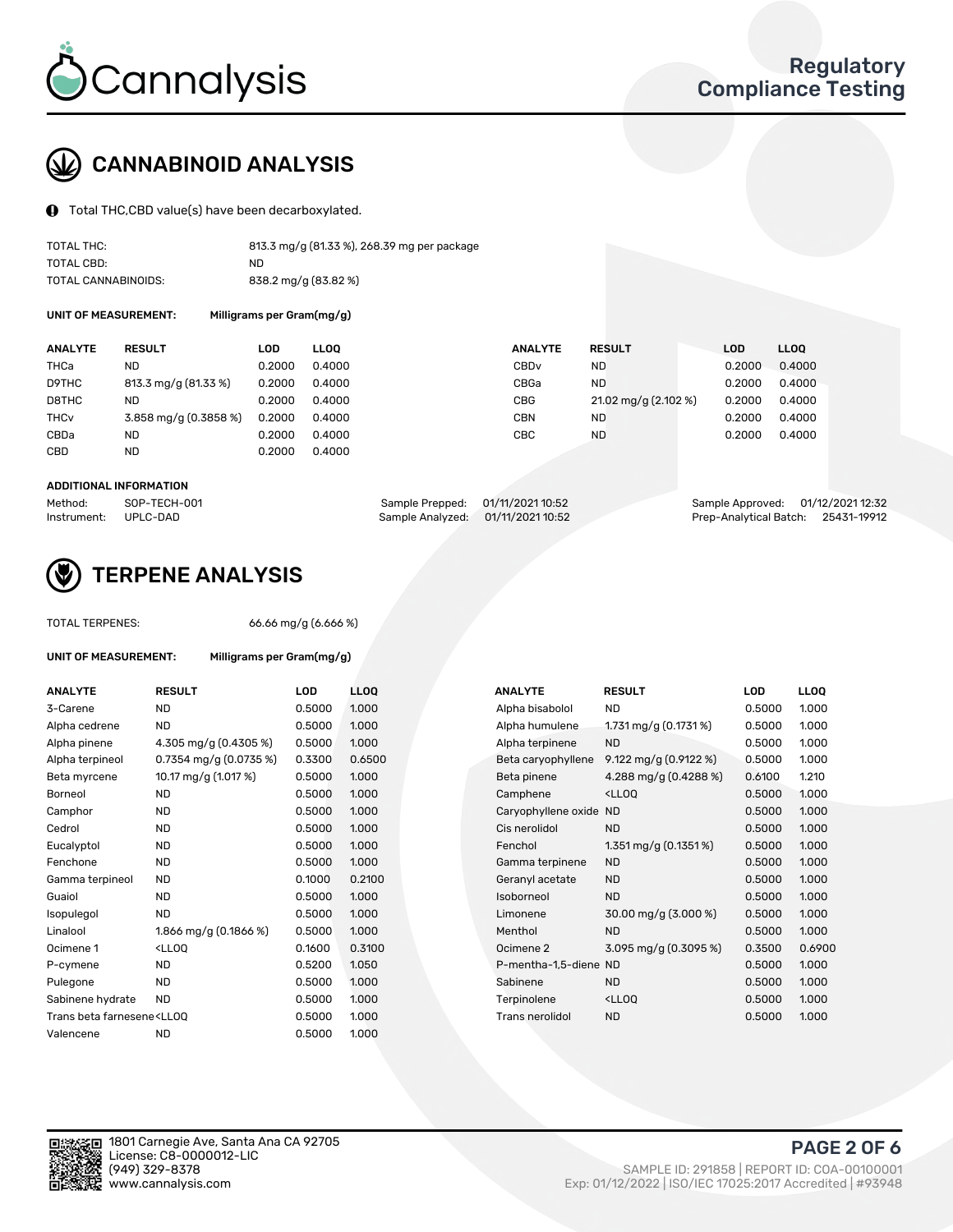

## Regulatory Compliance Testing

#### ADDITIONAL INFORMATION

Method: SOP-TECH-027 Sample Prepped: 01/09/2021 18:20 Sample Approved: 01/12/2021 15:54 Prep-Analytical Batch: 25429-19905



CHEMICAL RESIDUE ANALYSIS PASS

UNIT OF MEASUREMENT: Micrograms per Gram(ug/g)

| <b>ANALYTE</b>  | <b>RESULT</b> | LOD    | LLOQ   | <b>ACTION LEVEL</b> |      | <b>ANALYTE</b>      | <b>RESULT</b> | LOD    | <b>LLOQ</b> | <b>ACTION LEVEL</b> |      |
|-----------------|---------------|--------|--------|---------------------|------|---------------------|---------------|--------|-------------|---------------------|------|
| Abamectin       | <b>ND</b>     | 0.0200 | 0.0400 | 0.1000              | Pass | Acephate            | <b>ND</b>     | 0.0200 | 0.0400      | 0.1000              | Pass |
| Acequinocyl     | <b>ND</b>     | 0.0200 | 0.0400 | 0.1000              | Pass | Acetamiprid         | <b>ND</b>     | 0.0200 | 0.0400      | 0.1000              | Pass |
| Aldicarb        | <b>ND</b>     | 0.0200 | 0.0400 | 0.0                 | Pass | Azoxystrobin        | <b>ND</b>     | 0.0200 | 0.0400      | 0.1000              | Pass |
| Bifenazate      | <b>ND</b>     | 0.0200 | 0.0400 | 0.1000              | Pass | Bifenthrin          | <b>ND</b>     | 0.0200 | 0.0400      | 3.000               | Pass |
| <b>Boscalid</b> | <b>ND</b>     | 0.0200 | 0.0400 | 0.1000              | Pass | Carbaryl            | <b>ND</b>     | 0.0200 | 0.0400      | 0.5000              | Pass |
| Carbofuran      | <b>ND</b>     | 0.0200 | 0.0400 | 0.0                 | Pass | Chlorantraniliprole | <b>ND</b>     | 0.0200 | 0.0400      | 10.00               | Pass |
| Clofentezine    | <b>ND</b>     | 0.0200 | 0.0400 | 0.1000              | Pass | Coumaphos           | <b>ND</b>     | 0.0200 | 0.0400      | 0.0                 | Pass |
| Cyfluthrin      | <b>ND</b>     | 0.4000 | 1.000  | 2.000               | Pass | Cypermethrin        | <b>ND</b>     | 0.4000 | 1.000       | 1.000               | Pass |
| Daminozide      | <b>ND</b>     | 0.0200 | 0.0400 | 0.0                 | Pass | Diazinon            | <b>ND</b>     | 0.0200 | 0.0400      | 0.1000              | Pass |
| Dichlorvos      | <b>ND</b>     | 0.0200 | 0.0400 | 0.0                 | Pass | Dimethoate          | <b>ND</b>     | 0.0200 | 0.0400      | 0.0                 | Pass |
| Dimethomorph    | <b>ND</b>     | 0.0200 | 0.0400 | 2.000               | Pass | <b>Ethoprophos</b>  | <b>ND</b>     | 0.0200 | 0.0400      | 0.0                 | Pass |
| Etofenprox      | <b>ND</b>     | 0.0200 | 0.0400 | 0.0                 | Pass | Etoxazole           | <b>ND</b>     | 0.0200 | 0.0400      | 0.1000              | Pass |
| Fenhexamid      | <b>ND</b>     | 0.0200 | 0.0400 | 0.1000              | Pass | Fenoxycarb          | <b>ND</b>     | 0.0200 | 0.0400      | 0.0                 | Pass |
| Fenpyroximate   | <b>ND</b>     | 0.0200 | 0.0400 | 0.1000              | Pass | Fipronil            | <b>ND</b>     | 0.0400 | 0.1000      | 0.0                 | Pass |
| Flonicamid      | <b>ND</b>     | 0.0200 | 0.0400 | 0.1000              | Pass | Fludioxonil         | <b>ND</b>     | 0.0200 | 0.0400      | 0.1000              | Pass |
| Hexythiazox     | <b>ND</b>     | 0.0200 | 0.0400 | 0.1000              | Pass | Imazalil            | <b>ND</b>     | 0.0200 | 0.0400      | 0.0                 | Pass |
| Imidacloprid    | <b>ND</b>     | 0.0200 | 0.0400 | 5.000               | Pass | Kresoxim methyl     | <b>ND</b>     | 0.0200 | 0.0400      | 0.1000              | Pass |
| Malathion       | <b>ND</b>     | 0.0200 | 0.0400 | 0.5000              | Pass | Metalaxyl           | <b>ND</b>     | 0.0200 | 0.0400      | 2.000               | Pass |
| Methiocarb      | <b>ND</b>     | 0.0200 | 0.0400 | 0.0                 | Pass | Methomyl            | <b>ND</b>     | 0.0200 | 0.0400      | 1.000               | Pass |
| Mevinphos       | <b>ND</b>     | 0.0200 | 0.0400 | 0.0                 | Pass | Myclobutanil        | <b>ND</b>     | 0.0200 | 0.0400      | 0.1000              | Pass |
| Naled           | <b>ND</b>     | 0.0200 | 0.0400 | 0.1000              | Pass | Oxamyl              | <b>ND</b>     | 0.0200 | 0.0400      | 0.5000              | Pass |
| Paclobutrazol   | <b>ND</b>     | 0.0200 | 0.0400 | 0.0                 | Pass | Permethrins         | <b>ND</b>     | 0.0400 | 0.1000      | 0.5000              | Pass |
| Phosmet         | <b>ND</b>     | 0.0200 | 0.0400 | 0.1000              | Pass | Piperonyl butoxide  | <b>ND</b>     | 0.0200 | 0.0400      | 3.000               | Pass |
| Prallethrin     | <b>ND</b>     | 0.0200 | 0.0400 | 0.1000              | Pass | Propiconazole       | <b>ND</b>     | 0.0200 | 0.0400      | 0.1000              | Pass |
| Propoxur        | <b>ND</b>     | 0.0200 | 0.0400 | 0.0                 | Pass | Pyrethrins          | <b>ND</b>     | 0.0200 | 0.0400      | 0.5000              | Pass |
| Pyridaben       | <b>ND</b>     | 0.0200 | 0.0400 | 0.1000              | Pass | Spinetoram          | <b>ND</b>     | 0.0200 | 0.0400      | 0.1000              | Pass |
| Spinosad        | <b>ND</b>     | 0.0300 | 0.0700 | 0.1000              | Pass | Spiromesifen        | <b>ND</b>     | 0.0200 | 0.0400      | 0.1000              | Pass |
| Spirotetramat   | <b>ND</b>     | 0.0200 | 0.0400 | 0.1000              | Pass | Spiroxamine         | <b>ND</b>     | 0.0200 | 0.0400      | 0.0                 | Pass |
| Tebuconazole    | <b>ND</b>     | 0.0200 | 0.0400 | 0.1000              | Pass | Thiacloprid         | <b>ND</b>     | 0.0200 | 0.0400      | 0.0                 | Pass |
| Thiamethoxam    | <b>ND</b>     | 0.0200 | 0.0400 | 5.000               | Pass | Trifloxystrobin     | <b>ND</b>     | 0.0200 | 0.0400      | 0.1000              | Pass |
|                 |               |        |        |                     |      |                     |               |        |             |                     |      |

### ADDITIONAL INFORMATION

Method: SOP-TECH-002 Sample Prepped: 01/09/2021 17:29 Sample Approved: 01/11/2021 14:09<br>Instrument: LC-MS/MS Sample Analyzed: 01/09/2021 17:29 Prep-Analytical Batch: 25426-19902 Prep-Analytical Batch: 25426-19902

PAGE 3 OF 6

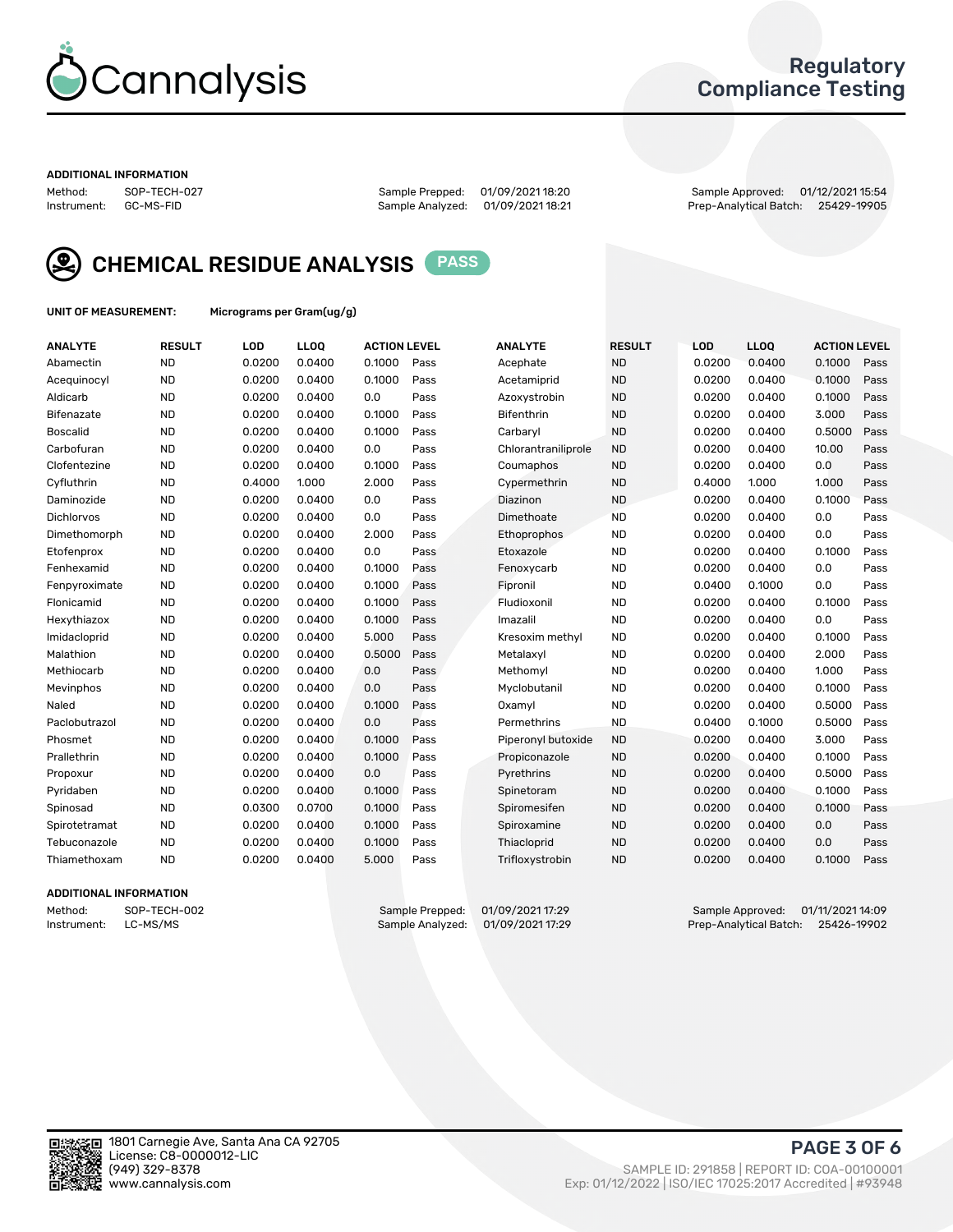

## CHEMICAL RESIDUE GC ANALYSIS PASS

ims per Gram(ug/g)

| <b>ANALYTE</b>                | <b>RESULT</b> | <b>LOD</b> | <b>LLOO</b> | <b>ACTION LEVEL</b> |                  | <b>ANALYTE</b>   | <b>RESULT</b> | LOD              | <b>LLOO</b>            | <b>ACTION LEVEL</b> |      |
|-------------------------------|---------------|------------|-------------|---------------------|------------------|------------------|---------------|------------------|------------------------|---------------------|------|
| Captan                        | <b>ND</b>     | 0.1000     | 0.2000      | 0.7000              | Pass             | Chlordane        | <b>ND</b>     | 0.0109           | 0.0136                 | 0.0                 | Pass |
| Methyl parathion              | <b>ND</b>     | 0.0400     | 0.1000      | 0.0                 | Pass             | <b>PCNB</b>      | <b>ND</b>     | 0.0200           | 0.0400                 | 0.1000              | Pass |
| Chlorfenapyr                  | <b>ND</b>     | 0.0800     | 0.1000      | 0.0                 | Pass             | Chlorpyrifos     | <b>ND</b>     | 0.0800           | 0.1000                 | 0.0                 | Pass |
|                               |               |            |             |                     |                  |                  |               |                  |                        |                     |      |
| <b>ADDITIONAL INFORMATION</b> |               |            |             |                     |                  |                  |               |                  |                        |                     |      |
| Method:                       | SOP-TECH-010  |            |             |                     | Sample Prepped:  | 01/09/2021 17:29 |               | Sample Approved: |                        | 01/11/2021 17:09    |      |
| Instrument:                   | GC-MS/MS      |            |             |                     | Sample Analyzed: | 01/09/2021 17:30 |               |                  | Prep-Analytical Batch: | 25427-19903         |      |
|                               |               |            |             |                     |                  |                  |               |                  |                        |                     |      |

## RESIDUAL SOLVENT ANALYSIS PASS

UNIT OF MEASUREMENT: Micrograms per Gram(ug/g)

| <b>ANALYTE</b>       | <b>RESULT</b> | LOD    | <b>LLOO</b> | <b>ACTION LEVEL</b> |      | <b>ANALYTE</b>           | <b>RESULT</b> | LOD    | LLOO  | <b>ACTION LEVEL</b> |      |
|----------------------|---------------|--------|-------------|---------------------|------|--------------------------|---------------|--------|-------|---------------------|------|
| Acetone              | <b>ND</b>     | 5.000  | 250.0       | 5000                | Pass | Acetonitrile             | <b>ND</b>     | 5.000  | 50.00 | 410.0               | Pass |
| Benzene              | <b>ND</b>     | 0.5000 | 1.000       | 1.000               | Pass | <b>Butane</b>            | <b>ND</b>     | 76.80  | 96.00 | 5000                | Pass |
| Chloroform           | <b>ND</b>     | 0.5000 | 1.000       | 1.000               | Pass | Ethanol                  | <b>ND</b>     | 10.00  | 50.00 | 5000                | Pass |
| <b>Ethyl Acetate</b> | <b>ND</b>     | 5.000  | 50.00       | 5000                | Pass | <b>Ethyl Ether</b>       | <b>ND</b>     | 25.00  | 50.00 | 5000                | Pass |
| Ethylene oxide       | <b>ND</b>     | 0.5000 | 1.000       | 1.000               | Pass | Heptane                  | <b>ND</b>     | 1.000  | 5.000 | 5000                | Pass |
| Hexane               | <b>ND</b>     | 0.5000 | 5.000       | 290.0               | Pass | <b>Isopropyl Alcohol</b> | <b>ND</b>     | 5.000  | 50.00 | 5000                | Pass |
| Methanol             | <b>ND</b>     | 10.00  | 50.00       | 3000                | Pass | Methylene chloride       | <b>ND</b>     | 0.5000 | 1.000 | 1.000               | Pass |
| Pentane              | <b>ND</b>     | 1.000  | 50.00       | 5000                | Pass | Propane                  | <b>ND</b>     | 16.00  | 20.00 | 5000                | Pass |
| Toluene              | <b>ND</b>     | 0.5000 | 1.000       | 890.0               | Pass | Xvlenes                  | <b>ND</b>     | 6.000  | 100.0 | 2170                | Pass |
| Trichloroethylene    | <b>ND</b>     | 0.2500 | 1.000       | 1.000               | Pass | 1.2-Dichloroethane       | <b>ND</b>     | 0.5000 | 1.000 | 1.000               | Pass |

### ADDITIONAL INFORMATION

Method: SOP-TECH-021 Sample Prepped: 01/11/2021 11:57 Sample Approved: 01/12/2021 16:15<br>Instrument: HS-GC-MS/FID Sample Analyzed: 01/11/2021 12:20 Prep-Analytical Batch: 25428-19917 Prep-Analytical Batch: 25428-19917



UNIT OF MEASUREMENT: Cycle Threshold (Ct)

| <b>ANALYTE</b> | <b>RESULT</b>              | LOD   | <b>LLOO</b> |     | <b>ACTION LEVEL</b> | <b>ANALYTE</b>   | <b>RESULT</b> | <b>LOD</b> | <b>LLOO</b>      |                  | <b>ACTION LEVEL</b> |
|----------------|----------------------------|-------|-------------|-----|---------------------|------------------|---------------|------------|------------------|------------------|---------------------|
| A.fumigatus    | ND                         | 33.00 | 0.0         | 0.0 | Pass                | A. flavus        | <b>ND</b>     | 33.00      | 0.0              | 0.0              | Pass                |
| A. niger       | <b>ND</b>                  | 33.00 | 0.0         | 0.0 | Pass                | A. terreus       | <b>ND</b>     | 33.00      | 0.0              | 0.0              | Pass                |
| <b>STEC</b>    | <b>ND</b>                  | 33.00 | 0.0         | 0.0 | Pass                | Salmonella spp   | <b>ND</b>     | 33.00      | 0.0              | 0.0              | Pass                |
|                | ADDITIONAL INFORMATION     |       |             |     |                     |                  |               |            |                  |                  |                     |
| Method:        | SOP-TECH-016, SOP-TECH-022 |       |             |     | Sample Prepped:     | 01/11/2021 06:00 |               |            | Sample Approved: | 01/11/2021 11:58 |                     |

Instrument: qPCR Sample Analyzed: 01/11/2021 06:28 Prep-Analytical Batch: 25434-19908

PAGE 4 OF 6

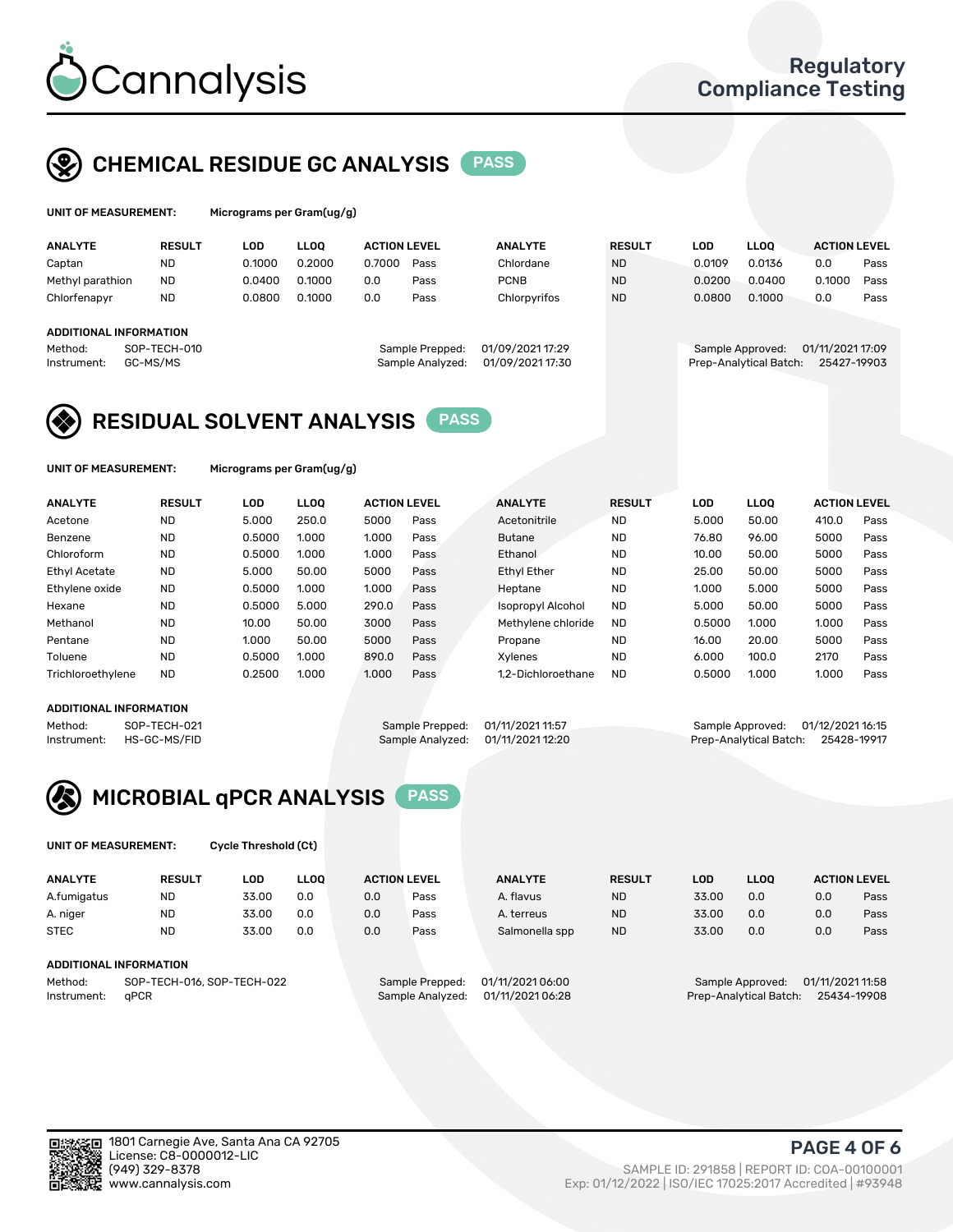



| UNIT OF MEASUREMENT:                                    |                                                                                                                                                                         | Micrograms per Gram(ug/g)      |             |                     |                                     |                                      |               |            |                                            |                                 |
|---------------------------------------------------------|-------------------------------------------------------------------------------------------------------------------------------------------------------------------------|--------------------------------|-------------|---------------------|-------------------------------------|--------------------------------------|---------------|------------|--------------------------------------------|---------------------------------|
| <b>ANALYTE</b>                                          | <b>RESULT</b>                                                                                                                                                           | LOD                            | <b>LLOO</b> | <b>ACTION LEVEL</b> |                                     | <b>ANALYTE</b>                       | <b>RESULT</b> | <b>LOD</b> | <b>LLOQ</b>                                | <b>ACTION LEVEL</b>             |
| Arsenic                                                 | ND.                                                                                                                                                                     | 0.0200                         | 0.0500      | 0.2000              | Pass                                | Cadmium                              | <b>ND</b>     | 0.0050     | 0.0500                                     | 0.2000<br>Pass                  |
| Lead                                                    | <lloo< td=""><td>0.0100</td><td>0.0500</td><td>0.5000</td><td>Pass</td><td>Mercury</td><td><b>ND</b></td><td>0.0030</td><td>0.0500</td><td>0.1000<br/>Pass</td></lloo<> | 0.0100                         | 0.0500      | 0.5000              | Pass                                | Mercury                              | <b>ND</b>     | 0.0030     | 0.0500                                     | 0.1000<br>Pass                  |
| <b>ADDITIONAL INFORMATION</b><br>Method:<br>Instrument: | SOP-TECH-013<br>ICP-MS                                                                                                                                                  |                                |             |                     | Sample Prepped:<br>Sample Analyzed: | 01/11/2021 14:12<br>01/11/2021 15:12 |               |            | Sample Approved:<br>Prep-Analytical Batch: | 01/11/2021 17:06<br>25443-19922 |
|                                                         | <b>MYCOTOXINS ANALYSIS</b>                                                                                                                                              |                                |             | <b>PASS</b>         |                                     |                                      |               |            |                                            |                                 |
| UNIT OF MEASUREMENT:                                    |                                                                                                                                                                         | Micrograms per Kilogram(ug/kg) |             |                     |                                     |                                      |               |            |                                            |                                 |
| <b>ANALYTE</b>                                          | <b>RESULT</b>                                                                                                                                                           | LOD                            | <b>LLOO</b> | <b>ACTION LEVEL</b> |                                     | <b>ANALYTE</b>                       | <b>RESULT</b> | <b>LOD</b> | <b>LLOO</b>                                | <b>ACTION LEVEL</b>             |

| .                       | .                      | ---   | ----  | ____________    | --------         | .         | ---   | ----             | ____________     |      |
|-------------------------|------------------------|-------|-------|-----------------|------------------|-----------|-------|------------------|------------------|------|
| Aflatoxin B1            | <b>ND</b>              | 1.000 | 2.000 | N/A             | Aflatoxin B2     | <b>ND</b> | 2.000 | 5.000            |                  | N/A  |
| Aflatoxin G1            | <b>ND</b>              | 2.000 | 5.000 | N/A             | Aflatoxin G2     | <b>ND</b> | 2.000 | 5.000            |                  | N/A  |
| <b>Total Aflatoxins</b> | <b>ND</b>              | 10.00 | 14.00 | 20.00<br>Pass   | Ochratoxin A     | ND        | 1.000 | 2.000            | 20.00            | Pass |
|                         |                        |       |       |                 |                  |           |       |                  |                  |      |
|                         | ADDITIONAL INFORMATION |       |       |                 |                  |           |       |                  |                  |      |
| Method:                 | SOP-TECH-020           |       |       | Sample Prepped: | 01/09/2021 17:07 |           |       | Sample Approved: | 01/11/2021 16:31 |      |

Instrument: LC-MS/MS Sample Analyzed: 01/09/2021 17:22 Prep-Analytical Batch: 25420-19901



UNIT OF MEASUREMENT: Filth and Foreign Matter (%, #/3g)

| <b>ANALYTE</b>                                              | <b>RESULT</b>                 | LOD | <b>LLOO</b> | <b>ACTION LEVEL</b>                                                         |      | <b>ANALYTE</b> | <b>RESULT</b> | LOD                                                                           | <b>LLOO</b> | <b>ACTION LEVEL</b> |      |
|-------------------------------------------------------------|-------------------------------|-----|-------------|-----------------------------------------------------------------------------|------|----------------|---------------|-------------------------------------------------------------------------------|-------------|---------------------|------|
| IF RH ME                                                    | <b>ND</b>                     | 0.0 | 0.0         | 1.000                                                                       | Pass | <b>IFM</b>     | <b>ND</b>     | 0.0                                                                           | 0.0         | 25.00               | Pass |
| Mold                                                        | <b>ND</b>                     | 0.0 | 0.0         | 25.00                                                                       | Pass | <b>SSCD</b>    | <b>ND</b>     | 0.0                                                                           | 0.0         | 25.00               | Pass |
|                                                             | <b>ADDITIONAL INFORMATION</b> |     |             |                                                                             |      |                |               |                                                                               |             |                     |      |
| Method:<br>SOP-TECH-009<br>Instrument:<br>Visual Inspection |                               |     |             | 01/11/2021 17:08<br>Sample Prepped:<br>01/11/2021 17:08<br>Sample Analyzed: |      |                |               | 01/11/2021 19:15<br>Sample Approved:<br>25460-19933<br>Prep-Analytical Batch: |             |                     |      |



PAGE 5 OF 6